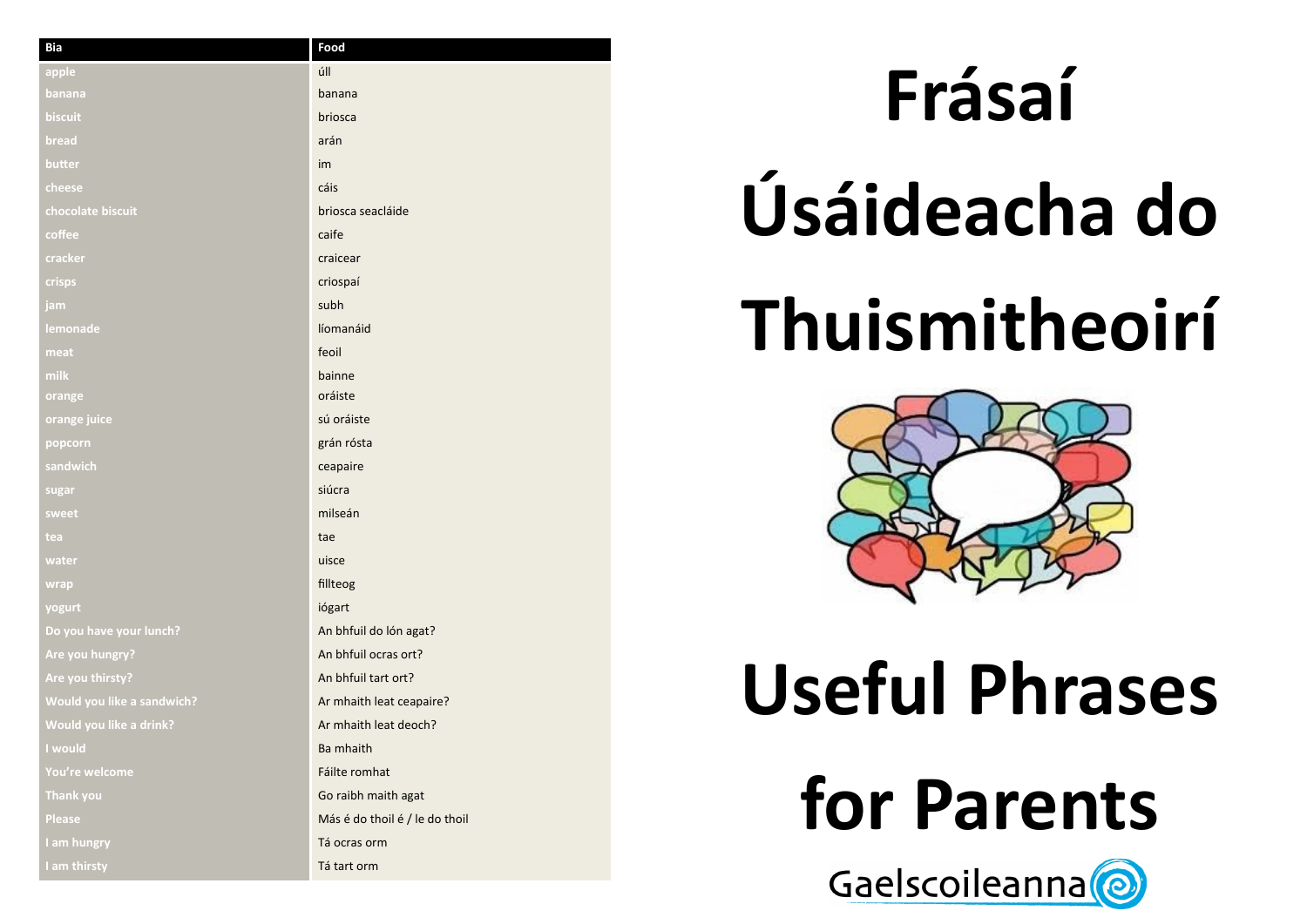| An Teaghlach | <b>The Family</b> |
|--------------|-------------------|
| aunt         | aintín            |
| brother      | deartháir         |
| cousin       | col ceathrar      |
| daddy        | daidí             |
| father       | athair            |
| grandad      | daideo            |
| grandfather  | seanathair        |
| grandmother  | seanmháthair      |
| granny       | mamó              |
| mammy        | mamaí             |
| mother       | máthair           |
| nephew       | nia               |
| niece        | neacht            |
| sister       | deirfiúr          |
| uncle        | uncail            |



www.gaelscoileanna.ie

| Éadaí                        | <b>Clothes</b>   |
|------------------------------|------------------|
| blouse                       | blús             |
| button                       | cnaipe           |
| cardigan                     | cairdeag         |
| coat                         | cóta             |
| dress                        | gúna             |
| gloves                       | lámhainr         |
| jacket                       | seaicéad         |
| jumper                       | geansaí          |
| pocket                       | póca             |
| runners                      | bróga re         |
| school uniform               | éide scoi        |
| shirt                        | léine            |
| shoe                         | bróg             |
| shoes                        | bróga            |
| shorts                       | bríste ge        |
| skirt                        | sciorta          |
| sock                         | stoca            |
| socks                        | stocaí           |
| tie                          | carbhat          |
| tights                       | riteoga          |
| trousers                     | bríste           |
| t-shirt                      | t-léine          |
| wellies                      | buataisí         |
| Take off your uniform        | <b>Bain díot</b> |
| Where is your uniform?       | Cá bhfuil        |
| Hang up your uniform         | Croch su         |
| Put on your uniform          | Cuir ort         |
| Put it in the laundry basket | Cuir sa cl       |
|                              |                  |

deagan

**hainní** 

ga reatha

**scoile** 

**shorts** bríste gearr

n díot d'éide scoile

bhfuil d'éide scoile?

ch suas d'éide scoile

**Put d'éide scoile** 

r sa chiseán níocháin é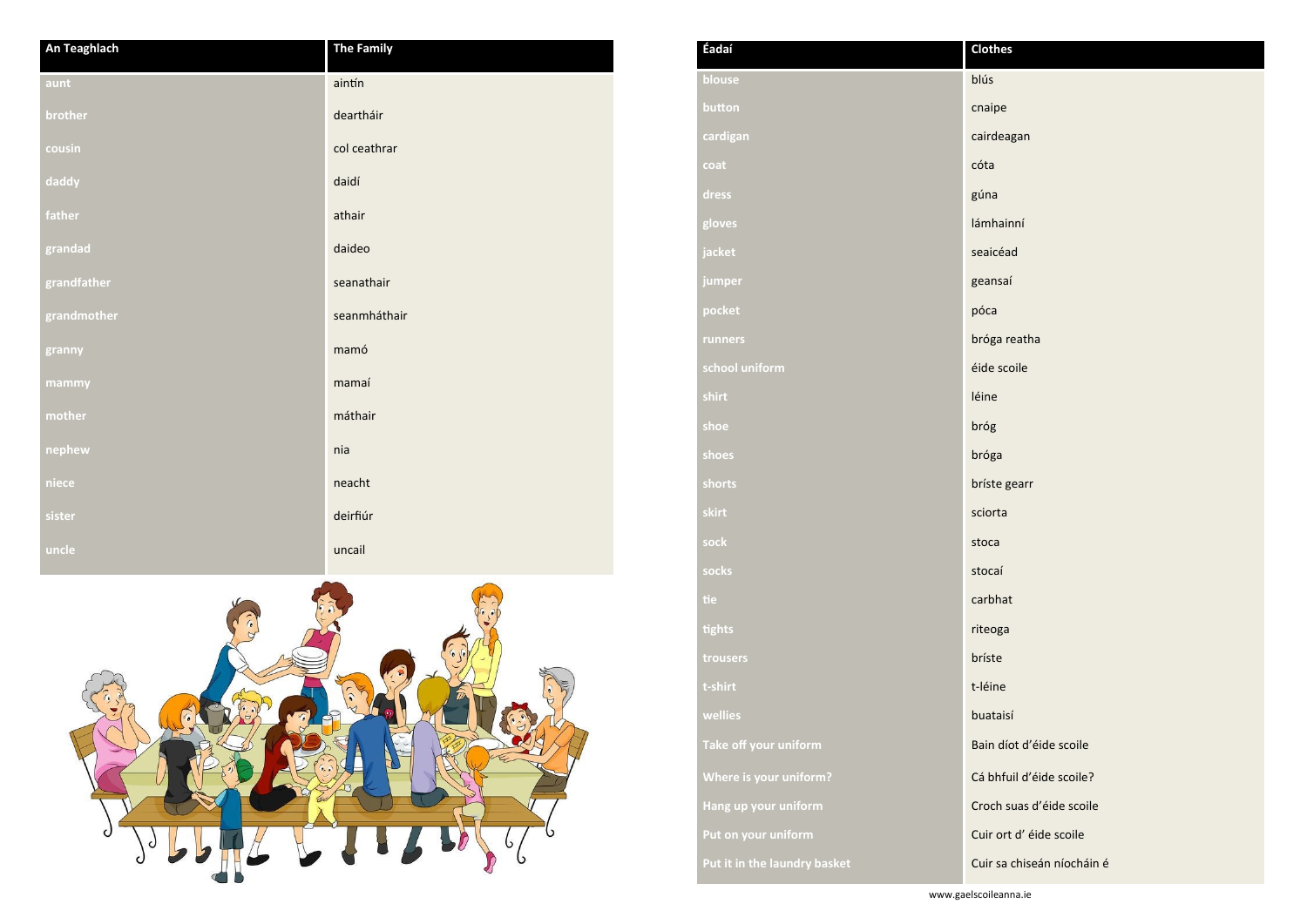| <b>Frásaí Scoile</b>                   | <b>School phrases</b>                       |
|----------------------------------------|---------------------------------------------|
| <b>Excuse me</b>                       | Gabh mo leithscéal                          |
| Can I speak to you?                    | An féidir liom caint leat?                  |
| I'm sorry                              | Tá brón orm                                 |
| I would like to speak to the principal | Ba mhaith liom labhairt leis an príomhoide  |
| I'm here to collect (child's name)     | Táim anseo chun (ainm an pháiste) a bhailiú |
| Come in                                | Tar isteach                                 |
| He/she is sick                         | Tá sé/sí tinn                               |
| He/she forgot                          | Rinne sé/sí dearmad ar                      |
| his/her lunch                          | a lón                                       |
| her schoolbag                          | a mála scoile                               |
| his schoolbag                          | a mhála scoile                              |
| the money                              | an t-airgead                                |





| Beannachtal                     |
|---------------------------------|
| Hello (to one person)           |
| <b>Hello (answer to above)</b>  |
| Hello (to more than one person) |
| <b>Hello (answer to above)</b>  |
| Goodbye<br><b>Bye for now</b>   |
| I'll see you tomorrow           |
| How are you?                    |
| I am well                       |
|                                 |

## **Greetings**

**Hello (to one person)** Dia duit

**Dia is Muire duit** 

**Hello (to more than one person)** Dia daoibh

**Dia is Muire daoibh** 

**Slán leat** 

**Slán go fóill** 

**I'll see you tomorrow** Feicfidh mé amárach thú

**Conas atá tú?** 

**Táim go maith**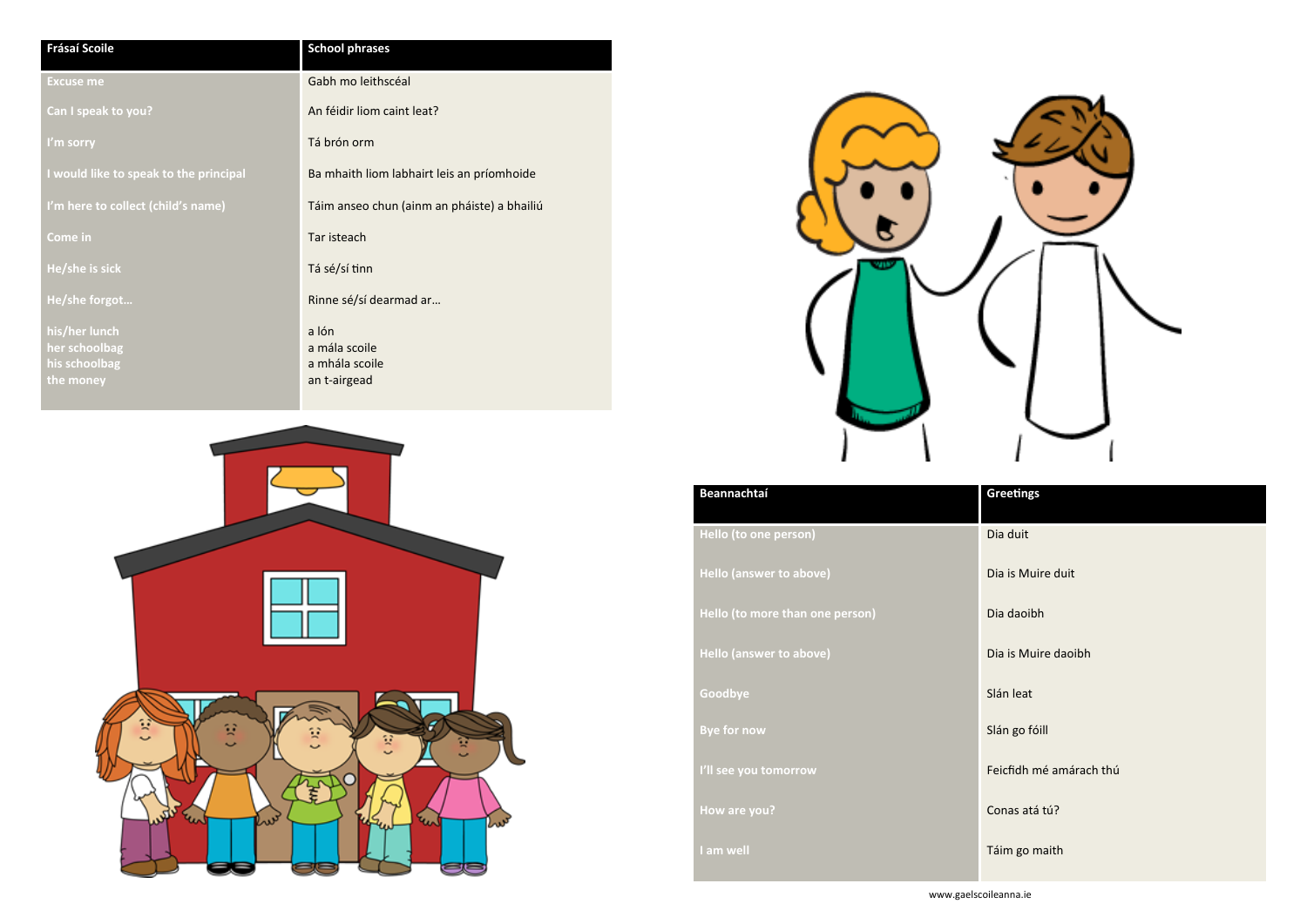| Na hÁbhair Scoile  | <b>School Subjects</b> |
|--------------------|------------------------|
| Art                | Ealaín                 |
| <b>Drama</b>       | Drámaíocht             |
| <b>English</b>     | Béarla                 |
| Geography          | Tír Eolaíocht          |
| <b>History</b>     | Stair                  |
| <b>Irish</b>       | Gaeilge                |
| <b>Maths</b>       | Mata                   |
| <b>Music</b>       | Ceol                   |
| <b>PE</b>          | Corpoideachas          |
| <b>Religion</b>    | Reiligiún              |
| <b>Science</b>     | Eolaíocht              |
| <b>SPHE</b>        | <b>OSPS</b>            |
| <b>Visual Arts</b> | Amharc-ealaíona        |



- **Dear Principal** A Phríomhoide, a chara
- A Mhúinteora, a chara
- Le dea -ghuí,
- (d'ainm)
- Is mise, le meas
- (d'ainm)
- Mo leithscéal go raibh (ainm an pháiste) déanach ag teacht ar scoil inniu.
- **Bhí an trácht uafásach.**
- Bhí timpiste ar an mbóthar.
- Bhraith sé/sí tinn ar maidin.
- Níor chríochnaigh (ainm an pháiste) an obair bhaile aréir
- **Níl aon obair bhaile déanta ag (ainm an pháiste)**
- **Níl aon léitheoireacht déanta ag (ainm an pháiste)**
- **Níl aon litriú déanta ag (ainm an pháiste)**
- Níl an obair bhaile ar fad déanta ag (ainm an pháiste). Críochnóidh sé/sí anocht í. **(Child's name) is sick today** Tá (ainm an pháiste) tinn inniu
- Bhí (ainm an pháiste) tinn inné
- **He/she didn't feel too well** Níor bhraith sé/sí rómhaith aréir
- **Chaith sé/sí an tráthnóna sa leaba**
- Déanfaidh sé/sí anocht é
- Beidh (ainm an pháiste) as láthair amárach
- Beidh (ainm an pháiste) as láthair ar feadh seachtaine ó (dáta) go (dáta)
- Beidh (ainm an pháiste) as láthair ar feadh coicíse ó (dáta) go (dáta)
- Tá an teaghlach ag dul ar saoire
- Táimid ag dul go sochraid
- Beidh (ainm an pháiste) déanach ag teacht ar scoil amárach
- **He/she forgot the book** Rinne sé/sí dearmad ar an leabhar
- Tá coinne aige / aici
- coinne dochtúra coinne ospidéil coinne fiaclóra Tá sé/sí an-tuirseach
- **He/she will do it tonight** Déanfaidh sé/sí anocht é
	-
	- Bhí cluiche ag (ainm an pháiste) inné agus gortaíodh a lámh. Ní féidir leis/léi scríobh.
	- www.gaelscoileanna.ie

**doctor's appointment hospital appointment dentist's appointment He/she is very tired** 

**I will collect him/her at... I will collect him/her at...** Baileoidh mé é/í ag...

| Frásaí úsáideacha do nótaí                                                                                                                                                      |
|---------------------------------------------------------------------------------------------------------------------------------------------------------------------------------|
| <b>Dear Principal</b>                                                                                                                                                           |
| <b>Dear Teacher</b>                                                                                                                                                             |
| Kind regards,<br>(your name)<br><b>Your Sincerely,</b><br>(your name)<br>Apologies that (child's name) was late for school<br>today.                                            |
| The traffic was awful.                                                                                                                                                          |
| There was an accident on the road.                                                                                                                                              |
| He/she felt sick this morning.                                                                                                                                                  |
| (Child's name) didn't finish the homework last<br>night                                                                                                                         |
| (Child's name) has no homework done                                                                                                                                             |
| (Child's name) hasn't done any reading                                                                                                                                          |
| (Child's name) hasn't done any spellings                                                                                                                                        |
| (Child's name) hasn't all his/her homework done.<br>He/she will finish it tonight.<br>(Child's name) is sick today                                                              |
| (Child's name) was sick yesterday                                                                                                                                               |
| He/she didn't feel too well                                                                                                                                                     |
| He/she spent the evening in bed                                                                                                                                                 |
| He/she will do it tonight                                                                                                                                                       |
| (Child's name) will be absent tomorrow                                                                                                                                          |
| (Child's name) will be absent for a week from<br>(date) to (date)<br>(Child's name) will be absent for a fortnight from<br>(date) to (date)<br>The family are going on holidays |
| We are going to a funeral                                                                                                                                                       |
| (Child's name) will be late for school tomorrow                                                                                                                                 |
| He/she forgot the book                                                                                                                                                          |
| <b>He/She has an appointment</b>                                                                                                                                                |

**(Child's name) had a match yesterday and injured his/her hand. He/she cannot write.**

### **Useful phrases for notes**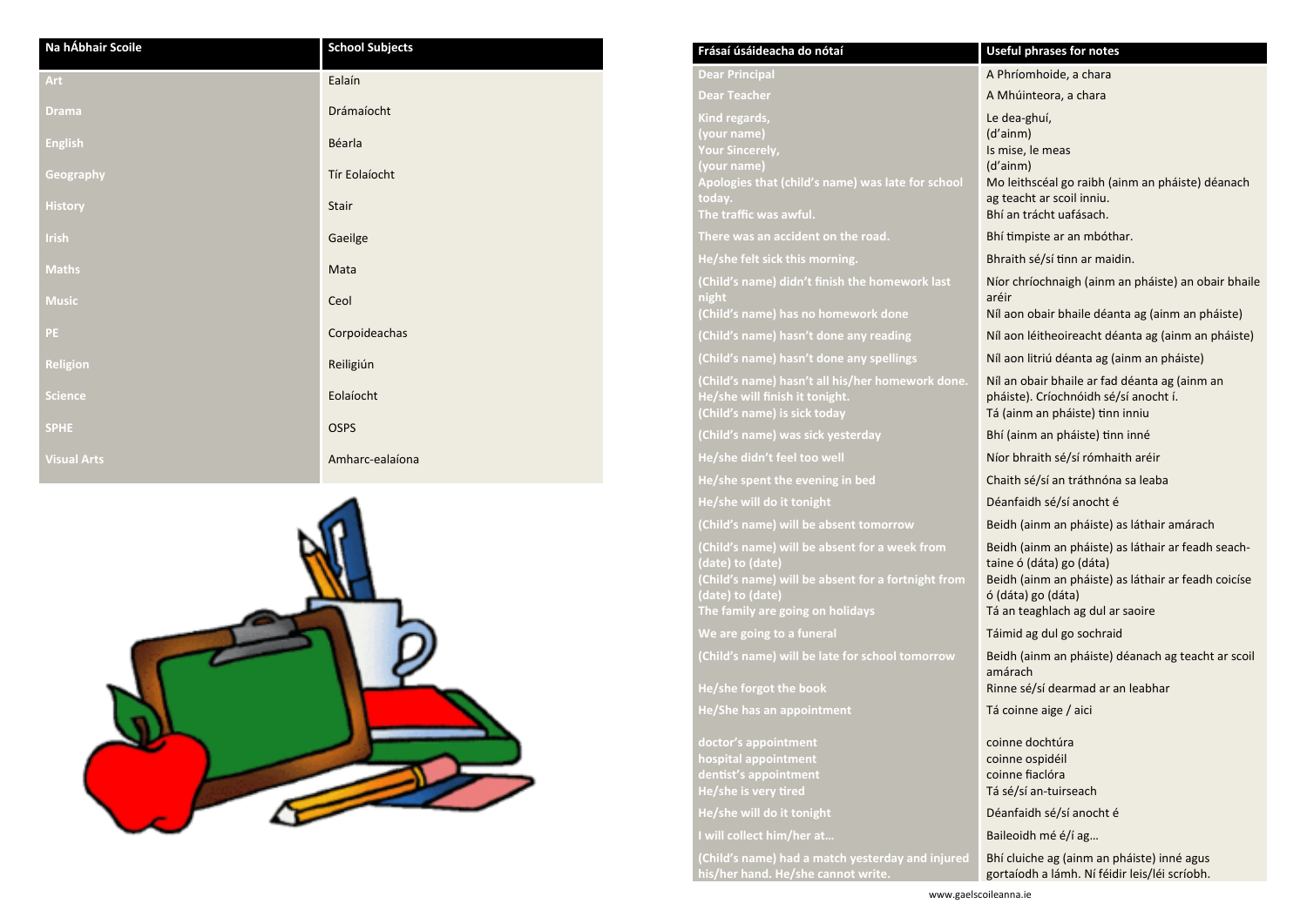| An Corp   | <b>The Body</b> |
|-----------|-----------------|
| chin      | smig            |
| ear       | cluas           |
| ears      | cluasa          |
| elbow     | uillinn         |
| eye       | súil            |
| eyes      | súile           |
| face      | aghaidh         |
| feet/legs | cosa            |
| finger    | méar            |
| fingers   | méara           |
| foot/leg  | $\cos$          |
| hair      | gruaig          |
| hand      | lámh            |
| hands     | lámha           |
| head      | ceann           |
| knee      | glúin           |
| knees     | glúine          |
| mouth     | béal            |
| neck      | muineál         |
| nose      | srón            |
| shoulder  | gualainn        |





## **homework**

- fuil aon obair bhaile agat?
- fuil cabhair ag teastáil uait?
- fuil d'obair bhaile críochnaithe agat?
- fuil do leabhar agat?
- fuil do pheann agat?
- fuil a lán obair bhaile agat?
- $\mathsf{full}$  …
- óipleabhar? óta? ialann? bhar? nála scoile? eann luaidhe?

| Ag déanamh obair bhaile                                                                                                                     | <b>Doing home</b>                                                                                                            |
|---------------------------------------------------------------------------------------------------------------------------------------------|------------------------------------------------------------------------------------------------------------------------------|
| Do you have any homework?                                                                                                                   | An bhfuil ac                                                                                                                 |
| Do you need help?                                                                                                                           | An bhfuil ca                                                                                                                 |
| Are you finished your homework?                                                                                                             | An bhfuil d'                                                                                                                 |
| Do you have your book?                                                                                                                      | An bhfuil do                                                                                                                 |
| Do you have your pen?                                                                                                                       | An bhfuil do                                                                                                                 |
| Do you have a lot of homework?                                                                                                              | An bhfuil a l                                                                                                                |
| Where is                                                                                                                                    | Cá bhfuil                                                                                                                    |
| your copy?<br>your coat?<br>your diary?<br>your book?<br>your lunch?<br>your schoolbag?<br>your sheet/leaflet?<br>your pen?<br>your pencil? | do chóiplea<br>do chóta?<br>do dhialann<br>do leabhar?<br>do lón?<br>do mhála sc<br>do bhileog?<br>do pheann?<br>do pheann l |